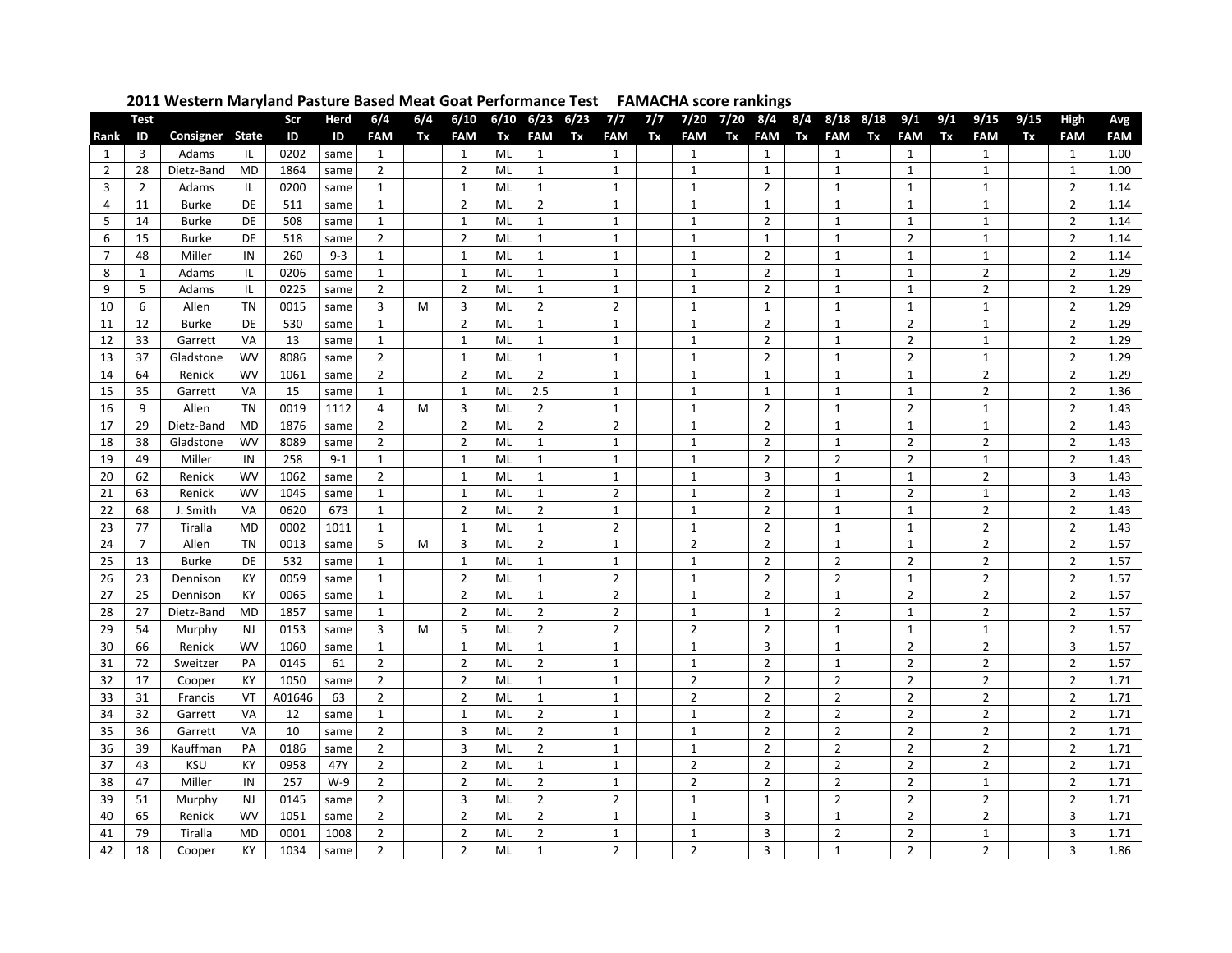|      | <b>Test</b>     |            |              | Scr    | Herd | 6/4            | 6/4 | 6/10           | 6/10 | 6/23           | 6/23 | 7/7            | 7/7            | 7/20           | 7/20         | 8/4            | 8/4 | 8/18           | 8/18 | 9/1            | 9/1 | 9/15           | 9/15         | <b>High</b>    | Avg        |
|------|-----------------|------------|--------------|--------|------|----------------|-----|----------------|------|----------------|------|----------------|----------------|----------------|--------------|----------------|-----|----------------|------|----------------|-----|----------------|--------------|----------------|------------|
| Rank | ID              | Consigner  | <b>State</b> | ID     | ID   | <b>FAM</b>     | Tx  | <b>FAM</b>     | Tx   | <b>FAM</b>     | Tx   | <b>FAM</b>     | Tx             | <b>FAM</b>     | Tx           | <b>FAM</b>     | Tx  | <b>FAM</b>     | Tx   | <b>FAM</b>     | Tx  | <b>FAM</b>     | Tx           | <b>FAM</b>     | <b>FAM</b> |
| 43   | 20              | Cooper     | KY           | 1045   | same | $\overline{2}$ |     | $\mathbf{1}$   | ML   | $\overline{2}$ |      | $\mathbf{1}$   |                | $\mathbf{1}$   |              | 3              |     | $\mathbf{1}$   |      | $\overline{2}$ |     | 3              | $\perp$      | 3              | 1.86       |
| 44   | 26              | Dennison   | КY           | 0080   | same | $\overline{2}$ |     | 2              | ML   | $\overline{2}$ |      | $\overline{2}$ |                | $\mathbf{1}$   |              | $\overline{2}$ |     | $\overline{2}$ |      | $\overline{2}$ |     | $\overline{2}$ |              | $\overline{2}$ | 1.86       |
| 45   | 34              | Garrett    | VA           | 8      | same | $\mathbf{1}$   |     | $\overline{2}$ | ML   | $\mathbf{1}$   |      | $\mathbf{1}$   |                | $\mathbf{1}$   |              | 3              |     | $\overline{2}$ |      | $\overline{2}$ |     | 3              | $\mathbf{I}$ | 3              | 1.86       |
| 46   | 42              | <b>KSU</b> | KY           | 0992   | 61Y  | $\mathbf{1}$   |     | $\overline{2}$ | ML   | $\overline{2}$ |      | $\overline{2}$ |                | $\mathbf{1}$   |              | $\overline{2}$ |     | $\overline{2}$ |      | $\overline{2}$ |     | $\overline{2}$ |              | $\overline{2}$ | 1.86       |
| 47   | 46              | Losch      | PA           | 0258   | same | $\overline{2}$ |     | $\overline{2}$ | ML   | $\mathbf{1}$   |      | $\overline{2}$ |                | $\overline{2}$ |              | $\overline{2}$ |     | $\overline{2}$ |      | $\overline{2}$ |     | $\overline{2}$ |              | $\overline{2}$ | 1.86       |
| 48   | 50              | Murphy     | <b>NJ</b>    | 0155   | same | $\overline{2}$ |     | 4              | ML   | 3              |      | $\overline{2}$ |                | $\overline{2}$ |              | $\overline{2}$ |     | $\mathbf{1}$   |      | $\overline{2}$ |     | $\mathbf{1}$   |              | $\overline{2}$ | 1.86       |
| 49   | 78              | Tiralla    | MD           | 0003   | 1014 | 1              |     | 2              | ML   | 2              |      | 2              |                | $\overline{2}$ |              | 3              |     | 1              |      | 1              |     | 2              |              | 3              | 1.86       |
| 50   | 4               | Adams      | ΙL           | 0224   | same | $\overline{2}$ |     | 4              | ML   | $\overline{2}$ |      | $\mathbf{1}$   |                | $\mathbf{1}$   |              | $\overline{2}$ |     | $\overline{2}$ |      | $\overline{2}$ |     | 4              |              | 4              | 2.00       |
| 51   | 19              | Cooper     | KY           | 1046   | same | 2              |     | $\overline{2}$ | ML   | 1              |      | 2              |                | 2              |              | 3              |     | 1              |      | 2              |     | 3              |              | 3              | 2.00       |
| 52   | 52              | Murphy     | <b>NJ</b>    | 0144   | same | $\overline{2}$ |     | 4              | ML   | $\overline{2}$ |      | $\overline{2}$ |                | $\overline{2}$ |              | $\overline{2}$ |     | $\overline{2}$ |      | $\overline{2}$ |     | $\overline{2}$ |              | $\overline{2}$ | 2.00       |
| 53   | 53              | Murphy     | <b>NJ</b>    | 0157   | same | 3              | м   | 3              | ML   | $\overline{2}$ |      | $\overline{2}$ |                | $\overline{2}$ |              | 3              |     | $\mathbf{1}$   |      | $\overline{2}$ |     | $\overline{2}$ |              | 3              | 2.00       |
| 54   | 55              | Nelson     | <b>MD</b>    | 0032   | same | $\overline{2}$ |     | 3              | ML   | $\overline{2}$ |      | $\overline{2}$ |                | $\overline{2}$ |              | 3              |     | $\overline{2}$ |      | $\overline{2}$ |     | $\mathbf{1}$   |              | 3              | 2.00       |
| 55   | 67              | J. Smith   | VA           | 0625   | 346  | $\overline{2}$ |     | 2              | ML   | $\overline{2}$ |      | $\overline{2}$ |                | $\overline{2}$ |              | 3              |     | $\overline{2}$ |      | $\overline{2}$ |     | 1              |              | 3              | 2.00       |
| 56   | 70              | J. Smith   | VA           | 0624   | 386  | $\overline{2}$ |     | $\overline{2}$ | ML   | $\overline{2}$ |      | $\overline{2}$ |                | 1              |              | $\overline{2}$ |     | 1              |      | 3              |     | 3              |              | 3              | 2.00       |
| 57   | 71              | Sweitzer   | PA           | 0144   | 85   | $\overline{2}$ |     | $\overline{2}$ | ML   | $\overline{2}$ |      | $\overline{2}$ |                | $\overline{2}$ |              | $\overline{2}$ |     | $\overline{2}$ |      | $\overline{2}$ |     | $\overline{2}$ |              | $\overline{2}$ | 2.00       |
| 58   | 55              | Nelson     | MD           | 0032   | same | 2              |     | 3              | ML   | $\overline{2}$ |      | 2              |                | $\overline{2}$ |              | 3              |     | $\overline{2}$ |      | $\overline{2}$ |     | $\mathbf 1$    |              | 3              | 2.00       |
| 59   | 10              | Allen      | <b>TN</b>    | 0012   | same | 5              | M   | 4              | ML   | 3              |      | $\overline{2}$ |                | $\overline{2}$ |              | $\overline{2}$ |     | $\overline{2}$ |      | $\overline{2}$ |     | $\overline{2}$ |              | 3              | 2.14       |
| 60   | 16              | Carr       | <b>MD</b>    | 0007   | same | $\overline{2}$ |     | $\overline{2}$ | ML   | $\overline{2}$ |      | 2              |                | 3              |              | 2              |     | $\overline{2}$ |      | 2              |     | 2              |              | 3              | 2.14       |
| 61   | 21              | Cooper     | KY           | 1040   | same | $\overline{2}$ |     | $\overline{2}$ | ML   | $\mathbf{1}$   |      | $\overline{2}$ |                | 3              |              | $\overline{2}$ |     | $\overline{2}$ |      | $\overline{2}$ |     | 3              | <b>L</b>     | 3              | 2.14       |
| 62   | 22              | Dennison   | KY           | 0071   | same | $\overline{2}$ |     | $\overline{2}$ | ML   | $\overline{2}$ |      | $\overline{2}$ |                | $\overline{2}$ |              | 3              |     | $\overline{2}$ |      | $\overline{2}$ |     | 2              |              | 3              | 2.14       |
| 63   | 24              | Dennison   | KY           | 0051   | same | $\mathbf{1}$   |     | $\overline{2}$ | ML   | 1              |      | $\overline{2}$ |                | $\overline{2}$ |              | 3              |     | 1              |      | $\overline{2}$ |     | 4              |              | 4              | 2.14       |
| 64   | 59              | Ozkum      | <b>MD</b>    | 11094  | same | $\mathbf{1}$   |     | 3              | ML   | $\overline{2}$ |      | $\overline{2}$ |                | $\overline{2}$ |              | $\overline{2}$ |     | $\overline{2}$ |      | 3              |     | $\overline{2}$ |              | 3              | 2.14       |
| 65   | 69              | J. Smith   | VA           | 0618   | 389  | $\overline{2}$ |     | 3              | ML   | $\overline{3}$ |      | $\overline{3}$ |                | $\overline{2}$ |              | $\overline{2}$ |     | $\mathbf{1}$   |      | $\overline{2}$ |     | $\overline{2}$ |              | 3              | 2.14       |
| 66   | 80              | Tiralla    | MD           | 0004   | 1018 | $\mathbf{1}$   |     | $\overline{2}$ | ML   | $\overline{2}$ |      | $\mathbf{1}$   |                | 3              | $\mathbf{I}$ | 3              |     | $\mathbf{1}$   |      | $\overline{2}$ |     | 3              | $\mathbf{I}$ | 3              | 2.14       |
| 67   | 45              | Zitta      | VA           | 0623   | R375 | 3              | M   | 3              | ML   | $\overline{2}$ |      | $\overline{2}$ |                | $\overline{2}$ |              | 3              |     | $\overline{2}$ |      | $\overline{2}$ |     | $\overline{2}$ |              | 3              | 2.14       |
| 68   | 44              | <b>KSU</b> | KY           | 0996   | 28Y  | $\overline{2}$ |     | $\overline{2}$ | ML   | $\overline{2}$ |      | $\overline{2}$ |                | $\overline{2}$ |              | 3              |     | $\overline{2}$ |      | $\overline{2}$ |     | 3              |              | 3              | 2.29       |
| 69   | 58              | Ozkum      | <b>MD</b>    | 11030  | same | $\overline{2}$ |     | 4              | ML   | 3              |      | 3              |                | $\overline{2}$ |              | $\overline{2}$ |     | $\overline{2}$ |      | $\overline{2}$ |     | $\overline{2}$ |              | 3              | 2.29       |
| 70   | 60              | Ozkum      | MD           | 11136  | same | $\overline{2}$ |     | 3              | ML   | $\overline{2}$ |      | 3              |                | $\overline{2}$ |              | 3              |     | $\overline{2}$ |      | 2              |     | 2              |              | 3              | 2.29       |
| 71   | 73              | Thorne     | <b>MD</b>    | 1070   | same | $\overline{2}$ |     | $\overline{2}$ | ML   | $\overline{2}$ |      | $\overline{2}$ |                | $\mathbf{1}$   |              | 3              |     | 3              |      | $\overline{2}$ |     | 3              |              | 3              | 2.29       |
| 72   | 8               | Allen      | TN           | 0017   | same | 5              | м   | 4              | ML   | 3              |      | 2              |                | $\overline{2}$ |              | 3              |     | $\overline{2}$ |      | 2              |     | 3              | L            | 3              | 2.43       |
| 73   | 30              | Francis    | VT           | A01645 | 61   | 3              |     | 3              | ML   | 3              |      | $\overline{2}$ |                | $\overline{2}$ |              | $\overline{3}$ |     | $\overline{2}$ |      | $\overline{2}$ |     | 3              |              | 3              | 2.43       |
| 74   | 61              | Ozkum      | MD           | 11147  | same | $\overline{2}$ |     | $\overline{2}$ | ML   | $\overline{2}$ |      | $\overline{2}$ |                | $\overline{2}$ |              | 3              |     | 3              |      | 3              |     | 3              | $\mathbf{I}$ | 3              | 2.57       |
| 75   | 74              | Thorne     | MD           | 1071   | same | $\overline{2}$ |     | $\overline{2}$ | ML   | 3              |      | 3              | M              | $\overline{2}$ |              | $\overline{2}$ |     | 3              |      | 3              |     | $\overline{2}$ |              | 3              | 2.57       |
| 76   | 76              | Tiralla    | <b>MD</b>    | 0005   | 1020 | $\overline{2}$ |     | 3              | ML   | 3              |      | $\overline{2}$ |                | $\overline{4}$ | $\mathbf{I}$ | 3              |     | $\overline{2}$ |      | $\overline{2}$ |     | $\overline{2}$ |              | 4              | 2.57       |
| 77   | 40              | Kauffman   | PА           | 0187   | same | $\overline{2}$ |     | $\overline{2}$ | ML   | $\overline{2}$ |      | $\overline{2}$ |                | $\overline{2}$ |              | 4              | M   | 3              |      | 3              | M   | 3              | L            | 4              | 2.71       |
| 78   | 41              | <b>KSU</b> | KY           | 0997   | 53Y  | $\overline{2}$ |     | $\overline{2}$ | ML   | 3              |      | $\overline{3}$ |                | $\overline{2}$ |              | 3              |     | $\overline{2}$ |      | $\overline{2}$ |     | $\overline{a}$ | <b>L</b>     | 4              | 2.71       |
|      | <b>AVERAGES</b> |            |              |        |      | 1.89           | 8   | 2.18           |      | 1.74           | 0    | 1.60           | $\overline{2}$ | 1.53           | 4            | 2.23           | -1  | 1.56           | 1    | 1.81           | 4   | 1.95           | 13           | 4              | 1.75       |

## **Western Maryland Pasture Based Meat Goat Performance Test FAMACHA score rankings**